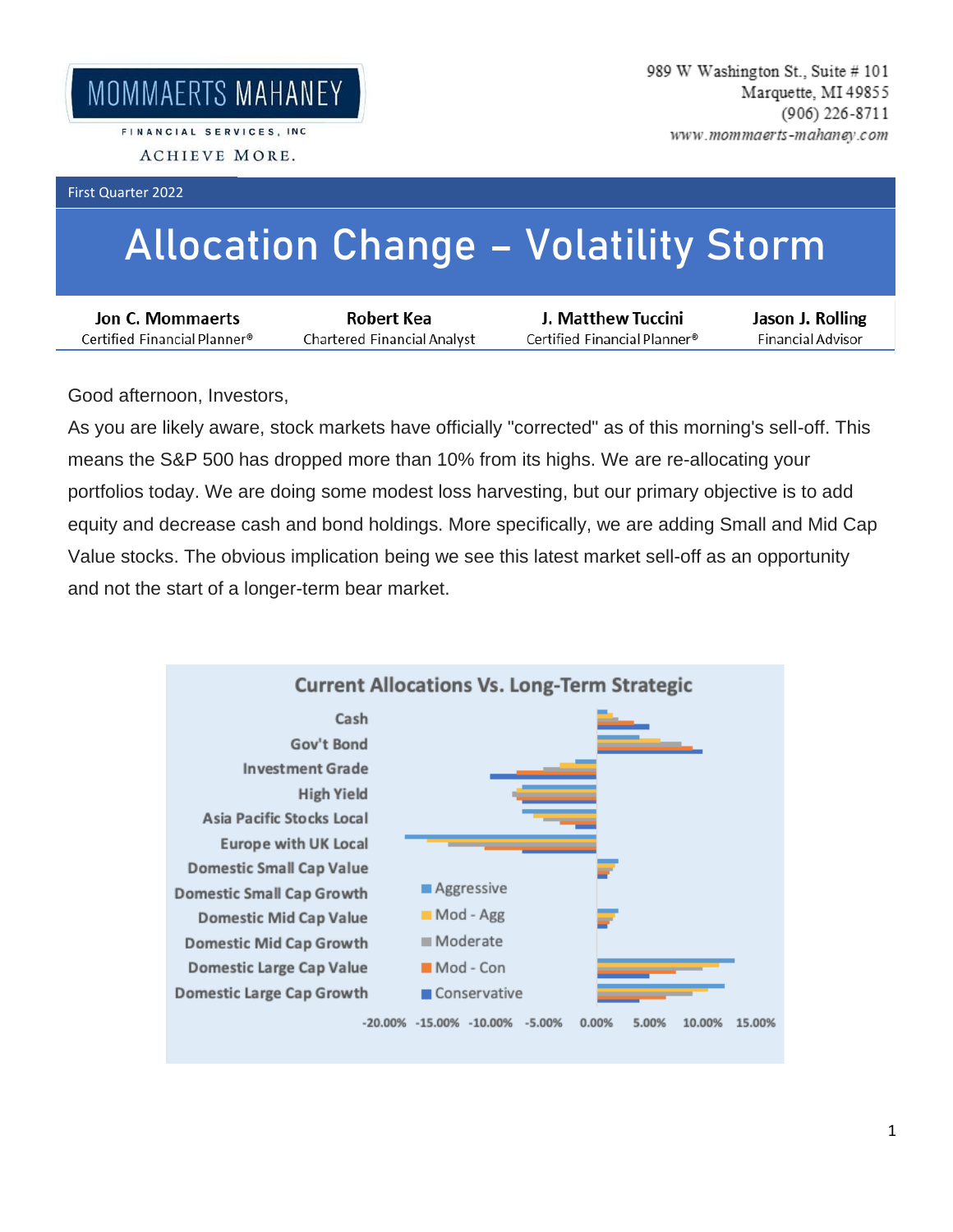Stock markets peaked during the first week of January and then started selling off when the Federal Reserve voiced a more hawkish view on inflation. Investors viewed this as the likelihood that the Fed would tighten (taper) monetary policy quicker than originally anticipated. The first move lower in stocks was widely viewed as a taper tantrum, similar to several others over the last several years. The next leg down started Friday. It seems to be somewhat related to Jeremy Grantham's declaration that we are in the fourth super-bubble of the last century. [Here is the article,](https://url.emailprotection.link/?b67A7wmfgBzow8lK5uJlpiZEf2XRsNrcLSyPkAdRQAhfMerqY8HkwjEsikq3Gc3IaGYIGiqxCgexqXUG7tJRvzWZAuyoyuiA4HIEhal95iXR-HnrUfugIpmU7vDVI3bpEKJdAJ_Rgt4eFQBVs_JjTVysZXudsRkMPgQ5mrtQIDLy9xTlNI89E4FUvTmIisOtbREFWl643Nc9HySxHc3QYvw~~) it is a worthwhile read.

The evidence is overwhelming that recessions cause bear markets. More specifically, when the Fed tightens, they cause a credit contraction, which in turn creates an economic contraction. We don't think we are near that point. We'd argue the latest market moves are another taper tantrum, not the start of the next bear market. Consensus forecasts are for the Fed Funds Rate to reach 1% at the end of this year and 1.5%-2% by the end of 2023. These levels would not cause the type of credit contraction that would crash the economy. For what it's worth, consensus forecasts have had the Fed rate at these levels for the last several years and rates have remained at zero.

Sticking to the recession theme, none of the LEI (Leading Economic Indicators) are showing any signs of a recession. Consumer spending is still outpacing demand. We are in an economic situation where businesses can sell as much product as they are able to produce and ship. That's not recessionary. Recessionary economies are created when consumer demand dries up.

Jeremy Grantham's points about speculative excesses are interesting but inconsistent. We are somewhat sympathetic to his stock argument, at least in Large Cap Growth, but have a hard time understanding his commodity argument. Commodity prices are generally lower than they were 20 years ago. When adjusted for inflation, they are much lower. Where is the excess? Commodity prices are higher because demand is higher. The same could be said for housing. Demand for housing is higher than the supply for housing. We haven't been building much over the last many years and it's starting to catch up to us. People aren't buying houses on spec, they are buying houses to live in. You know our thoughts on the bond market, Yes, yields are too low given traditional measures. However, U.S. yields are still attractive given that the only other options are zero and negative yields in the global marketplace.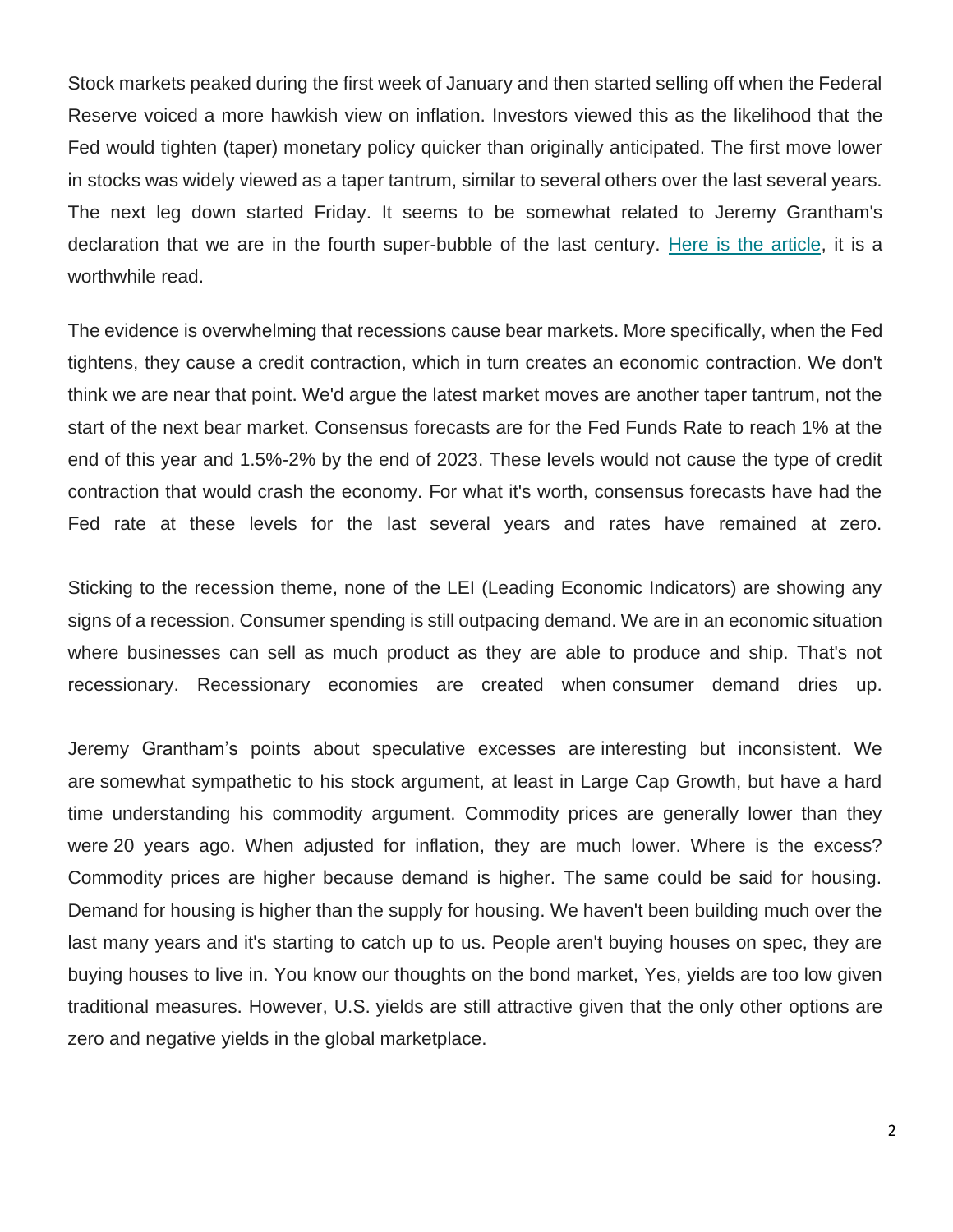Lastly, it's a fair observation that stock valuations are high. That said, they aren't anywhere near the bubble levels we have seen in the past. This recent selloff dropped the S&P 500 multiple from 21.5X to 20.8X. As of this morning's allocation change, the S&P 500 dropped to 19X earnings. The reason why the S&P 500 valuation is still a little high is primarily due to the handful of tech stocks (AMZN, APPL, etc) that are carrying very high valuations. (They continue to justify those very high valuations with very high earnings growth). Mid Cap is currently 15.6X and Small Cap is 14.9X. There is certainly no bubble there. These valuations are cheap relative to history. (This is also the basis for our allocation shift.)



Our suspicion is this will eventually turn out to be another volatility storm that passes. It may take several months, but we believe, *this too shall pass*. The most important argument here is that the Fed does not, and almost certainly won't, need to raise rates aggressively. Despite the recent headline inflation numbers, most of the inflation we see should self-correct as base effects and supply chains catch up.

We will send out a more detailed note regarding the reasoning of our allocation shift. Given the realtime volatility and our allocation change we thought it made sense to send a quick note and let you know where our heads, and your portfolios, are at. (Please forgive any grammatical misgivings, this note was not subjected to our usual reviews.) Also, please reach out to us if you would like to discuss markets or your portfolios in more detail.